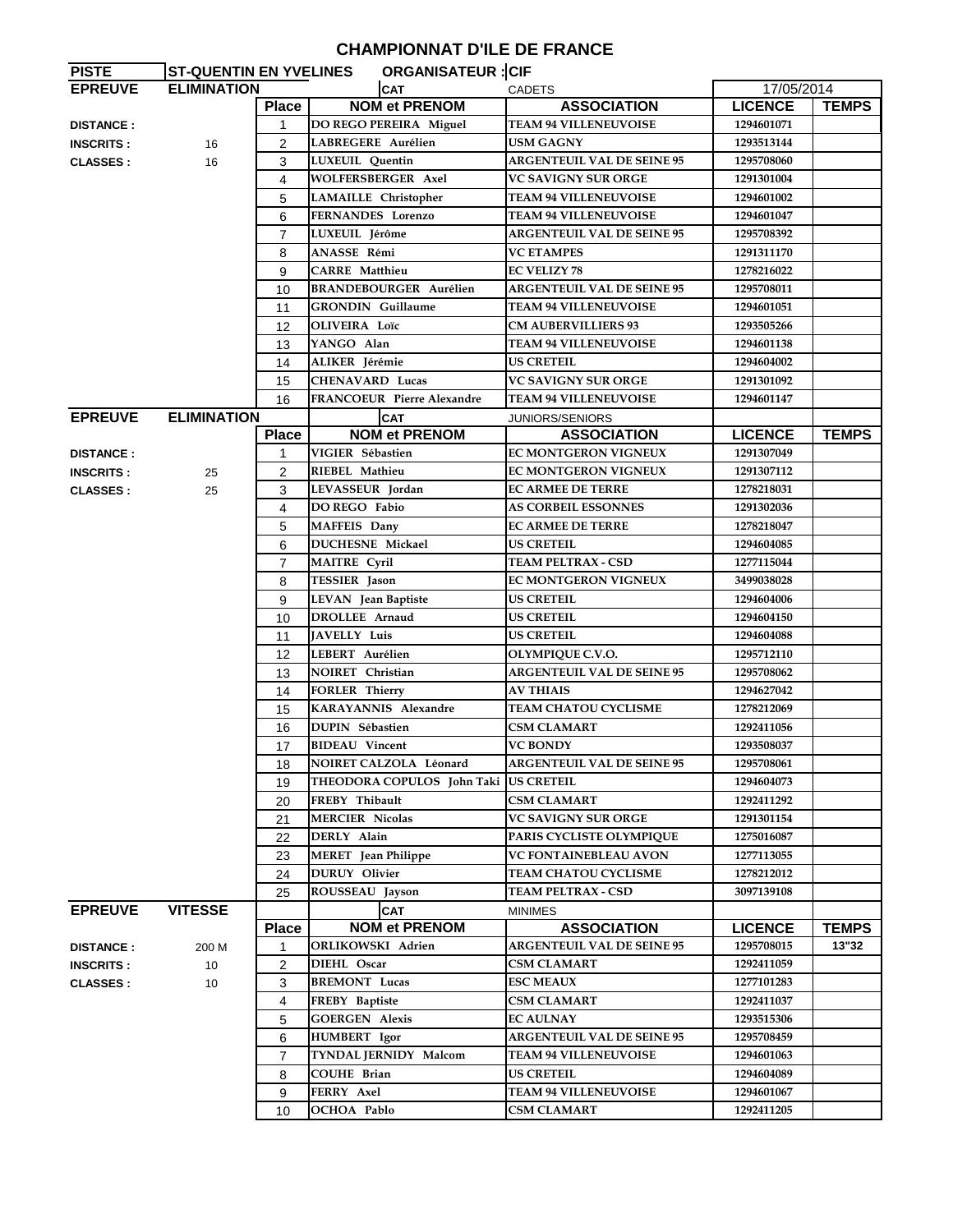| <b>NOM et PRENOM</b><br><b>Place</b><br><b>ASSOCIATION</b><br><b>LICENCE</b><br>TEAM 94 VILLENEUVOISE<br>LAMAILLE Christopher<br>1294601002<br>14'04<br>1<br>200 M<br><b>DISTANCE:</b><br>$\overline{2}$<br>LUXEUIL Jérôme<br><b>ARGENTEUIL VAL DE SEINE 95</b><br>1295708392<br>18<br><b>INSCRITS:</b><br><b>MALBOIS Alexis</b><br><b>ARGENTEUIL VAL DE SEINE 95</b><br>3<br>1295708057<br>18<br><b>CLASSES:</b><br><b>BRANDEBOURGER Aurélien</b><br>4<br><b>ARGENTEUIL VAL DE SEINE 95</b><br>1295708011<br>ANASSE Rémi<br><b>VC ETAMPES</b><br>5<br>1291311170<br><b>BAUGIN Alexis</b><br><b>US CRETEIL</b><br>6<br>1294604027<br><b>OLIVEIRA</b> Loïc<br><b>CM AUBERVILLIERS 93</b><br>1293505266<br>$\overline{7}$<br><b>ARGENTEUIL VAL DE SEINE 95</b><br>LUXEUIL Ouentin<br>1295708060<br>8<br>9<br>FERREIRA Dominique<br><b>US CRETEIL</b><br>1294604218<br><b>FERNANDES</b> Lorenzo<br><b>TEAM 94 VILLENEUVOISE</b><br>1294601047<br>10<br><b>CARRE</b> Matthieu<br><b>EC VELIZY 78</b><br>1278216022<br>11<br><b>WOLFERSBERGER Axel</b><br><b>VC SAVIGNY SUR ORGE</b><br>1291301004<br>12<br><b>US CRETEIL</b><br>ALIKER Jérémie<br>13<br>1294604002<br>YANGO Alan<br><b>TEAM 94 VILLENEUVOISE</b><br>1294601138<br>14<br><b>FRANCOEUR Pierre Alexandre</b><br>15<br><b>TEAM 94 VILLENEUVOISE</b><br>1294601147<br><b>BACHELOT</b> Yann<br><b>ROUE D'OR CONFLANAISE</b><br>1278210013<br>16<br><b>GRONDIN</b> Guillaume<br><b>TEAM 94 VILLENEUVOISE</b><br>1294601051<br>17<br><b>CHENAVARD Lucas</b><br><b>VC SAVIGNY SUR ORGE</b><br>1291301092<br>18<br><b>VITESSE</b><br><b>EPREUVE</b><br><b>CAT</b><br><b>JUNIORS/SENIORS</b><br><b>NOM et PRENOM</b><br><b>TEMPS</b><br><b>ASSOCIATION</b><br><b>LICENCE</b><br><b>Place</b><br>VIGIER Sébastien<br><b>EC MONTGERON VIGNEUX</b><br>12'01<br>1291307049<br>200 M<br>1<br><b>DISTANCE:</b><br><b>BAUGE</b> Grégory<br><b>US CRETEIL</b><br>1294604190<br>2<br><b>INSCRITS:</b><br>18<br>3<br>LANDERNEAU Melvin<br><b>TEAM 94 VILLENEUVOISE</b><br>1294601066<br>18<br><b>CLASSES:</b><br><b>US CRETEIL</b><br>4<br>D'ALMEIDA Michaël<br>1294604188<br>5<br><b>AUBERNON Erwann</b><br><b>US CRETEIL</b><br>1294604112<br><b>DA CRUZ</b> Aderito<br><b>CSM VILLENEUVE GARENNE</b><br>6<br>1292420108<br>DROLLEE Arnaud<br><b>US CRETEIL</b><br>$\overline{7}$<br>1294604150<br><b>FORLER Thierry</b><br><b>AV THIAIS</b><br>1294627042<br>8<br>PRUDHOMME Alexandre<br>9<br><b>US CRETEIL</b><br>1294604340<br>SINQUIN Eric<br><b>VELO CLUB ARPAJON</b><br>1291308020<br>10<br><b>DURUY</b> Olivier<br><b>TEAM CHATOU CYCLISME</b><br>1278212012<br>11<br>AIECH Dylan<br><b>TEAM 94 VILLENEUVOISE</b><br>1294601058<br>12<br><b>BACHELOT Loïc</b><br><b>ROUE D'OR CONFLANAISE</b><br>1278210213<br>13<br><b>BLANCA</b> Vincent<br>PARIS CYCLISTE OLYMPIQUE<br>1275016086<br>14<br><b>US CRETEIL</b><br>PRUDHOMME Nicolas<br>1294604339<br>15<br>DERLY Alain<br>PARIS CYCLISTE OLYMPIQUE<br>1275016087<br>16<br><b>MERCIER Nicolas</b><br>VC SAVIGNY SUR ORGE<br>1291301154<br>17<br>KARAYANNIS Alexandre<br>1278212069<br>18<br><b>TEAM CHATOU CYCLISME</b><br><b>EPREUVE</b><br><b>COURSE AUX POINTS</b><br><b>CAT</b><br>JUNIORS/SENIORS<br><b>NOM et PRENOM</b><br><b>LICENCE</b><br><b>TEMPS</b><br><b>Place</b><br><b>ASSOCIATION</b><br>LEVASSEUR Jordan<br><b>EC ARMEE DE TERRE</b><br>1278218031<br>1<br><b>DISTANCE:</b><br>20 KM<br>$\overline{2}$<br><b>MAITRE Cyril</b><br><b>TEAM PELTRAX - CSD</b><br>1277115044<br><b>INSCRITS:</b><br>23<br>DO REGO Fabio<br><b>AS CORBEIL ESSONNES</b><br>1291302036<br>3<br>14<br><b>CLASSES:</b><br>$\overline{4}$<br><b>MAFFEIS</b> Dany<br><b>EC ARMEE DE TERRE</b><br>1278218047<br><b>TESSIER</b> Jason<br>EC MONTGERON VIGNEUX<br>3499038028<br>5<br><b>MERET</b> Jean Philippe<br><b>VC FONTAINEBLEAU AVON</b><br>6<br>1277113055<br>RIEBEL Mathieu<br>$\overline{7}$<br><b>EC MONTGERON VIGNEUX</b><br>1291307112<br>JAVELLY Luis<br><b>US CRETEIL</b><br>1294604088<br>8<br><b>DUCHESNE Mickael</b><br>US CRETEIL<br>9<br>1294604085<br>NOIRET CALZOLA Léonard<br><b>ARGENTEUIL VAL DE SEINE 95</b><br>1295708061<br>10<br><b>FORLER Thierry</b><br><b>AV THIAIS</b><br>1294627042<br>11<br><b>DUPIN Sébastien</b><br><b>CSM CLAMART</b><br>1292411056<br>12 |                                                                           | <b>EPREUVE</b> | <b>VITESSE</b> | <b>CAT</b> | <b>CADETS</b> |              |
|-------------------------------------------------------------------------------------------------------------------------------------------------------------------------------------------------------------------------------------------------------------------------------------------------------------------------------------------------------------------------------------------------------------------------------------------------------------------------------------------------------------------------------------------------------------------------------------------------------------------------------------------------------------------------------------------------------------------------------------------------------------------------------------------------------------------------------------------------------------------------------------------------------------------------------------------------------------------------------------------------------------------------------------------------------------------------------------------------------------------------------------------------------------------------------------------------------------------------------------------------------------------------------------------------------------------------------------------------------------------------------------------------------------------------------------------------------------------------------------------------------------------------------------------------------------------------------------------------------------------------------------------------------------------------------------------------------------------------------------------------------------------------------------------------------------------------------------------------------------------------------------------------------------------------------------------------------------------------------------------------------------------------------------------------------------------------------------------------------------------------------------------------------------------------------------------------------------------------------------------------------------------------------------------------------------------------------------------------------------------------------------------------------------------------------------------------------------------------------------------------------------------------------------------------------------------------------------------------------------------------------------------------------------------------------------------------------------------------------------------------------------------------------------------------------------------------------------------------------------------------------------------------------------------------------------------------------------------------------------------------------------------------------------------------------------------------------------------------------------------------------------------------------------------------------------------------------------------------------------------------------------------------------------------------------------------------------------------------------------------------------------------------------------------------------------------------------------------------------------------------------------------------------------------------------------------------------------------------------------------------------------------------------------------------------------------------------------------------------------------------------------------------------------------------------------------------------------------------------------------------------------------------------------------------------------------------------------------------------------------------------------------------------------------------------------------------------------------------------------------------------------------------------------------------------------------------------------------------------------------------------------------------------------|---------------------------------------------------------------------------|----------------|----------------|------------|---------------|--------------|
|                                                                                                                                                                                                                                                                                                                                                                                                                                                                                                                                                                                                                                                                                                                                                                                                                                                                                                                                                                                                                                                                                                                                                                                                                                                                                                                                                                                                                                                                                                                                                                                                                                                                                                                                                                                                                                                                                                                                                                                                                                                                                                                                                                                                                                                                                                                                                                                                                                                                                                                                                                                                                                                                                                                                                                                                                                                                                                                                                                                                                                                                                                                                                                                                                                                                                                                                                                                                                                                                                                                                                                                                                                                                                                                                                                                                                                                                                                                                                                                                                                                                                                                                                                                                                                                                                     |                                                                           |                |                |            |               | <b>TEMPS</b> |
|                                                                                                                                                                                                                                                                                                                                                                                                                                                                                                                                                                                                                                                                                                                                                                                                                                                                                                                                                                                                                                                                                                                                                                                                                                                                                                                                                                                                                                                                                                                                                                                                                                                                                                                                                                                                                                                                                                                                                                                                                                                                                                                                                                                                                                                                                                                                                                                                                                                                                                                                                                                                                                                                                                                                                                                                                                                                                                                                                                                                                                                                                                                                                                                                                                                                                                                                                                                                                                                                                                                                                                                                                                                                                                                                                                                                                                                                                                                                                                                                                                                                                                                                                                                                                                                                                     |                                                                           |                |                |            |               |              |
|                                                                                                                                                                                                                                                                                                                                                                                                                                                                                                                                                                                                                                                                                                                                                                                                                                                                                                                                                                                                                                                                                                                                                                                                                                                                                                                                                                                                                                                                                                                                                                                                                                                                                                                                                                                                                                                                                                                                                                                                                                                                                                                                                                                                                                                                                                                                                                                                                                                                                                                                                                                                                                                                                                                                                                                                                                                                                                                                                                                                                                                                                                                                                                                                                                                                                                                                                                                                                                                                                                                                                                                                                                                                                                                                                                                                                                                                                                                                                                                                                                                                                                                                                                                                                                                                                     |                                                                           |                |                |            |               |              |
|                                                                                                                                                                                                                                                                                                                                                                                                                                                                                                                                                                                                                                                                                                                                                                                                                                                                                                                                                                                                                                                                                                                                                                                                                                                                                                                                                                                                                                                                                                                                                                                                                                                                                                                                                                                                                                                                                                                                                                                                                                                                                                                                                                                                                                                                                                                                                                                                                                                                                                                                                                                                                                                                                                                                                                                                                                                                                                                                                                                                                                                                                                                                                                                                                                                                                                                                                                                                                                                                                                                                                                                                                                                                                                                                                                                                                                                                                                                                                                                                                                                                                                                                                                                                                                                                                     |                                                                           |                |                |            |               |              |
|                                                                                                                                                                                                                                                                                                                                                                                                                                                                                                                                                                                                                                                                                                                                                                                                                                                                                                                                                                                                                                                                                                                                                                                                                                                                                                                                                                                                                                                                                                                                                                                                                                                                                                                                                                                                                                                                                                                                                                                                                                                                                                                                                                                                                                                                                                                                                                                                                                                                                                                                                                                                                                                                                                                                                                                                                                                                                                                                                                                                                                                                                                                                                                                                                                                                                                                                                                                                                                                                                                                                                                                                                                                                                                                                                                                                                                                                                                                                                                                                                                                                                                                                                                                                                                                                                     |                                                                           |                |                |            |               |              |
|                                                                                                                                                                                                                                                                                                                                                                                                                                                                                                                                                                                                                                                                                                                                                                                                                                                                                                                                                                                                                                                                                                                                                                                                                                                                                                                                                                                                                                                                                                                                                                                                                                                                                                                                                                                                                                                                                                                                                                                                                                                                                                                                                                                                                                                                                                                                                                                                                                                                                                                                                                                                                                                                                                                                                                                                                                                                                                                                                                                                                                                                                                                                                                                                                                                                                                                                                                                                                                                                                                                                                                                                                                                                                                                                                                                                                                                                                                                                                                                                                                                                                                                                                                                                                                                                                     |                                                                           |                |                |            |               |              |
|                                                                                                                                                                                                                                                                                                                                                                                                                                                                                                                                                                                                                                                                                                                                                                                                                                                                                                                                                                                                                                                                                                                                                                                                                                                                                                                                                                                                                                                                                                                                                                                                                                                                                                                                                                                                                                                                                                                                                                                                                                                                                                                                                                                                                                                                                                                                                                                                                                                                                                                                                                                                                                                                                                                                                                                                                                                                                                                                                                                                                                                                                                                                                                                                                                                                                                                                                                                                                                                                                                                                                                                                                                                                                                                                                                                                                                                                                                                                                                                                                                                                                                                                                                                                                                                                                     |                                                                           |                |                |            |               |              |
|                                                                                                                                                                                                                                                                                                                                                                                                                                                                                                                                                                                                                                                                                                                                                                                                                                                                                                                                                                                                                                                                                                                                                                                                                                                                                                                                                                                                                                                                                                                                                                                                                                                                                                                                                                                                                                                                                                                                                                                                                                                                                                                                                                                                                                                                                                                                                                                                                                                                                                                                                                                                                                                                                                                                                                                                                                                                                                                                                                                                                                                                                                                                                                                                                                                                                                                                                                                                                                                                                                                                                                                                                                                                                                                                                                                                                                                                                                                                                                                                                                                                                                                                                                                                                                                                                     |                                                                           |                |                |            |               |              |
|                                                                                                                                                                                                                                                                                                                                                                                                                                                                                                                                                                                                                                                                                                                                                                                                                                                                                                                                                                                                                                                                                                                                                                                                                                                                                                                                                                                                                                                                                                                                                                                                                                                                                                                                                                                                                                                                                                                                                                                                                                                                                                                                                                                                                                                                                                                                                                                                                                                                                                                                                                                                                                                                                                                                                                                                                                                                                                                                                                                                                                                                                                                                                                                                                                                                                                                                                                                                                                                                                                                                                                                                                                                                                                                                                                                                                                                                                                                                                                                                                                                                                                                                                                                                                                                                                     |                                                                           |                |                |            |               |              |
|                                                                                                                                                                                                                                                                                                                                                                                                                                                                                                                                                                                                                                                                                                                                                                                                                                                                                                                                                                                                                                                                                                                                                                                                                                                                                                                                                                                                                                                                                                                                                                                                                                                                                                                                                                                                                                                                                                                                                                                                                                                                                                                                                                                                                                                                                                                                                                                                                                                                                                                                                                                                                                                                                                                                                                                                                                                                                                                                                                                                                                                                                                                                                                                                                                                                                                                                                                                                                                                                                                                                                                                                                                                                                                                                                                                                                                                                                                                                                                                                                                                                                                                                                                                                                                                                                     |                                                                           |                |                |            |               |              |
|                                                                                                                                                                                                                                                                                                                                                                                                                                                                                                                                                                                                                                                                                                                                                                                                                                                                                                                                                                                                                                                                                                                                                                                                                                                                                                                                                                                                                                                                                                                                                                                                                                                                                                                                                                                                                                                                                                                                                                                                                                                                                                                                                                                                                                                                                                                                                                                                                                                                                                                                                                                                                                                                                                                                                                                                                                                                                                                                                                                                                                                                                                                                                                                                                                                                                                                                                                                                                                                                                                                                                                                                                                                                                                                                                                                                                                                                                                                                                                                                                                                                                                                                                                                                                                                                                     |                                                                           |                |                |            |               |              |
|                                                                                                                                                                                                                                                                                                                                                                                                                                                                                                                                                                                                                                                                                                                                                                                                                                                                                                                                                                                                                                                                                                                                                                                                                                                                                                                                                                                                                                                                                                                                                                                                                                                                                                                                                                                                                                                                                                                                                                                                                                                                                                                                                                                                                                                                                                                                                                                                                                                                                                                                                                                                                                                                                                                                                                                                                                                                                                                                                                                                                                                                                                                                                                                                                                                                                                                                                                                                                                                                                                                                                                                                                                                                                                                                                                                                                                                                                                                                                                                                                                                                                                                                                                                                                                                                                     |                                                                           |                |                |            |               |              |
|                                                                                                                                                                                                                                                                                                                                                                                                                                                                                                                                                                                                                                                                                                                                                                                                                                                                                                                                                                                                                                                                                                                                                                                                                                                                                                                                                                                                                                                                                                                                                                                                                                                                                                                                                                                                                                                                                                                                                                                                                                                                                                                                                                                                                                                                                                                                                                                                                                                                                                                                                                                                                                                                                                                                                                                                                                                                                                                                                                                                                                                                                                                                                                                                                                                                                                                                                                                                                                                                                                                                                                                                                                                                                                                                                                                                                                                                                                                                                                                                                                                                                                                                                                                                                                                                                     |                                                                           |                |                |            |               |              |
|                                                                                                                                                                                                                                                                                                                                                                                                                                                                                                                                                                                                                                                                                                                                                                                                                                                                                                                                                                                                                                                                                                                                                                                                                                                                                                                                                                                                                                                                                                                                                                                                                                                                                                                                                                                                                                                                                                                                                                                                                                                                                                                                                                                                                                                                                                                                                                                                                                                                                                                                                                                                                                                                                                                                                                                                                                                                                                                                                                                                                                                                                                                                                                                                                                                                                                                                                                                                                                                                                                                                                                                                                                                                                                                                                                                                                                                                                                                                                                                                                                                                                                                                                                                                                                                                                     |                                                                           |                |                |            |               |              |
|                                                                                                                                                                                                                                                                                                                                                                                                                                                                                                                                                                                                                                                                                                                                                                                                                                                                                                                                                                                                                                                                                                                                                                                                                                                                                                                                                                                                                                                                                                                                                                                                                                                                                                                                                                                                                                                                                                                                                                                                                                                                                                                                                                                                                                                                                                                                                                                                                                                                                                                                                                                                                                                                                                                                                                                                                                                                                                                                                                                                                                                                                                                                                                                                                                                                                                                                                                                                                                                                                                                                                                                                                                                                                                                                                                                                                                                                                                                                                                                                                                                                                                                                                                                                                                                                                     |                                                                           |                |                |            |               |              |
|                                                                                                                                                                                                                                                                                                                                                                                                                                                                                                                                                                                                                                                                                                                                                                                                                                                                                                                                                                                                                                                                                                                                                                                                                                                                                                                                                                                                                                                                                                                                                                                                                                                                                                                                                                                                                                                                                                                                                                                                                                                                                                                                                                                                                                                                                                                                                                                                                                                                                                                                                                                                                                                                                                                                                                                                                                                                                                                                                                                                                                                                                                                                                                                                                                                                                                                                                                                                                                                                                                                                                                                                                                                                                                                                                                                                                                                                                                                                                                                                                                                                                                                                                                                                                                                                                     |                                                                           |                |                |            |               |              |
|                                                                                                                                                                                                                                                                                                                                                                                                                                                                                                                                                                                                                                                                                                                                                                                                                                                                                                                                                                                                                                                                                                                                                                                                                                                                                                                                                                                                                                                                                                                                                                                                                                                                                                                                                                                                                                                                                                                                                                                                                                                                                                                                                                                                                                                                                                                                                                                                                                                                                                                                                                                                                                                                                                                                                                                                                                                                                                                                                                                                                                                                                                                                                                                                                                                                                                                                                                                                                                                                                                                                                                                                                                                                                                                                                                                                                                                                                                                                                                                                                                                                                                                                                                                                                                                                                     |                                                                           |                |                |            |               |              |
|                                                                                                                                                                                                                                                                                                                                                                                                                                                                                                                                                                                                                                                                                                                                                                                                                                                                                                                                                                                                                                                                                                                                                                                                                                                                                                                                                                                                                                                                                                                                                                                                                                                                                                                                                                                                                                                                                                                                                                                                                                                                                                                                                                                                                                                                                                                                                                                                                                                                                                                                                                                                                                                                                                                                                                                                                                                                                                                                                                                                                                                                                                                                                                                                                                                                                                                                                                                                                                                                                                                                                                                                                                                                                                                                                                                                                                                                                                                                                                                                                                                                                                                                                                                                                                                                                     |                                                                           |                |                |            |               |              |
|                                                                                                                                                                                                                                                                                                                                                                                                                                                                                                                                                                                                                                                                                                                                                                                                                                                                                                                                                                                                                                                                                                                                                                                                                                                                                                                                                                                                                                                                                                                                                                                                                                                                                                                                                                                                                                                                                                                                                                                                                                                                                                                                                                                                                                                                                                                                                                                                                                                                                                                                                                                                                                                                                                                                                                                                                                                                                                                                                                                                                                                                                                                                                                                                                                                                                                                                                                                                                                                                                                                                                                                                                                                                                                                                                                                                                                                                                                                                                                                                                                                                                                                                                                                                                                                                                     |                                                                           |                |                |            |               |              |
|                                                                                                                                                                                                                                                                                                                                                                                                                                                                                                                                                                                                                                                                                                                                                                                                                                                                                                                                                                                                                                                                                                                                                                                                                                                                                                                                                                                                                                                                                                                                                                                                                                                                                                                                                                                                                                                                                                                                                                                                                                                                                                                                                                                                                                                                                                                                                                                                                                                                                                                                                                                                                                                                                                                                                                                                                                                                                                                                                                                                                                                                                                                                                                                                                                                                                                                                                                                                                                                                                                                                                                                                                                                                                                                                                                                                                                                                                                                                                                                                                                                                                                                                                                                                                                                                                     |                                                                           |                |                |            |               |              |
|                                                                                                                                                                                                                                                                                                                                                                                                                                                                                                                                                                                                                                                                                                                                                                                                                                                                                                                                                                                                                                                                                                                                                                                                                                                                                                                                                                                                                                                                                                                                                                                                                                                                                                                                                                                                                                                                                                                                                                                                                                                                                                                                                                                                                                                                                                                                                                                                                                                                                                                                                                                                                                                                                                                                                                                                                                                                                                                                                                                                                                                                                                                                                                                                                                                                                                                                                                                                                                                                                                                                                                                                                                                                                                                                                                                                                                                                                                                                                                                                                                                                                                                                                                                                                                                                                     |                                                                           |                |                |            |               |              |
|                                                                                                                                                                                                                                                                                                                                                                                                                                                                                                                                                                                                                                                                                                                                                                                                                                                                                                                                                                                                                                                                                                                                                                                                                                                                                                                                                                                                                                                                                                                                                                                                                                                                                                                                                                                                                                                                                                                                                                                                                                                                                                                                                                                                                                                                                                                                                                                                                                                                                                                                                                                                                                                                                                                                                                                                                                                                                                                                                                                                                                                                                                                                                                                                                                                                                                                                                                                                                                                                                                                                                                                                                                                                                                                                                                                                                                                                                                                                                                                                                                                                                                                                                                                                                                                                                     |                                                                           |                |                |            |               |              |
|                                                                                                                                                                                                                                                                                                                                                                                                                                                                                                                                                                                                                                                                                                                                                                                                                                                                                                                                                                                                                                                                                                                                                                                                                                                                                                                                                                                                                                                                                                                                                                                                                                                                                                                                                                                                                                                                                                                                                                                                                                                                                                                                                                                                                                                                                                                                                                                                                                                                                                                                                                                                                                                                                                                                                                                                                                                                                                                                                                                                                                                                                                                                                                                                                                                                                                                                                                                                                                                                                                                                                                                                                                                                                                                                                                                                                                                                                                                                                                                                                                                                                                                                                                                                                                                                                     |                                                                           |                |                |            |               |              |
|                                                                                                                                                                                                                                                                                                                                                                                                                                                                                                                                                                                                                                                                                                                                                                                                                                                                                                                                                                                                                                                                                                                                                                                                                                                                                                                                                                                                                                                                                                                                                                                                                                                                                                                                                                                                                                                                                                                                                                                                                                                                                                                                                                                                                                                                                                                                                                                                                                                                                                                                                                                                                                                                                                                                                                                                                                                                                                                                                                                                                                                                                                                                                                                                                                                                                                                                                                                                                                                                                                                                                                                                                                                                                                                                                                                                                                                                                                                                                                                                                                                                                                                                                                                                                                                                                     |                                                                           |                |                |            |               |              |
|                                                                                                                                                                                                                                                                                                                                                                                                                                                                                                                                                                                                                                                                                                                                                                                                                                                                                                                                                                                                                                                                                                                                                                                                                                                                                                                                                                                                                                                                                                                                                                                                                                                                                                                                                                                                                                                                                                                                                                                                                                                                                                                                                                                                                                                                                                                                                                                                                                                                                                                                                                                                                                                                                                                                                                                                                                                                                                                                                                                                                                                                                                                                                                                                                                                                                                                                                                                                                                                                                                                                                                                                                                                                                                                                                                                                                                                                                                                                                                                                                                                                                                                                                                                                                                                                                     |                                                                           |                |                |            |               |              |
|                                                                                                                                                                                                                                                                                                                                                                                                                                                                                                                                                                                                                                                                                                                                                                                                                                                                                                                                                                                                                                                                                                                                                                                                                                                                                                                                                                                                                                                                                                                                                                                                                                                                                                                                                                                                                                                                                                                                                                                                                                                                                                                                                                                                                                                                                                                                                                                                                                                                                                                                                                                                                                                                                                                                                                                                                                                                                                                                                                                                                                                                                                                                                                                                                                                                                                                                                                                                                                                                                                                                                                                                                                                                                                                                                                                                                                                                                                                                                                                                                                                                                                                                                                                                                                                                                     |                                                                           |                |                |            |               |              |
|                                                                                                                                                                                                                                                                                                                                                                                                                                                                                                                                                                                                                                                                                                                                                                                                                                                                                                                                                                                                                                                                                                                                                                                                                                                                                                                                                                                                                                                                                                                                                                                                                                                                                                                                                                                                                                                                                                                                                                                                                                                                                                                                                                                                                                                                                                                                                                                                                                                                                                                                                                                                                                                                                                                                                                                                                                                                                                                                                                                                                                                                                                                                                                                                                                                                                                                                                                                                                                                                                                                                                                                                                                                                                                                                                                                                                                                                                                                                                                                                                                                                                                                                                                                                                                                                                     |                                                                           |                |                |            |               |              |
|                                                                                                                                                                                                                                                                                                                                                                                                                                                                                                                                                                                                                                                                                                                                                                                                                                                                                                                                                                                                                                                                                                                                                                                                                                                                                                                                                                                                                                                                                                                                                                                                                                                                                                                                                                                                                                                                                                                                                                                                                                                                                                                                                                                                                                                                                                                                                                                                                                                                                                                                                                                                                                                                                                                                                                                                                                                                                                                                                                                                                                                                                                                                                                                                                                                                                                                                                                                                                                                                                                                                                                                                                                                                                                                                                                                                                                                                                                                                                                                                                                                                                                                                                                                                                                                                                     |                                                                           |                |                |            |               |              |
|                                                                                                                                                                                                                                                                                                                                                                                                                                                                                                                                                                                                                                                                                                                                                                                                                                                                                                                                                                                                                                                                                                                                                                                                                                                                                                                                                                                                                                                                                                                                                                                                                                                                                                                                                                                                                                                                                                                                                                                                                                                                                                                                                                                                                                                                                                                                                                                                                                                                                                                                                                                                                                                                                                                                                                                                                                                                                                                                                                                                                                                                                                                                                                                                                                                                                                                                                                                                                                                                                                                                                                                                                                                                                                                                                                                                                                                                                                                                                                                                                                                                                                                                                                                                                                                                                     |                                                                           |                |                |            |               |              |
|                                                                                                                                                                                                                                                                                                                                                                                                                                                                                                                                                                                                                                                                                                                                                                                                                                                                                                                                                                                                                                                                                                                                                                                                                                                                                                                                                                                                                                                                                                                                                                                                                                                                                                                                                                                                                                                                                                                                                                                                                                                                                                                                                                                                                                                                                                                                                                                                                                                                                                                                                                                                                                                                                                                                                                                                                                                                                                                                                                                                                                                                                                                                                                                                                                                                                                                                                                                                                                                                                                                                                                                                                                                                                                                                                                                                                                                                                                                                                                                                                                                                                                                                                                                                                                                                                     |                                                                           |                |                |            |               |              |
|                                                                                                                                                                                                                                                                                                                                                                                                                                                                                                                                                                                                                                                                                                                                                                                                                                                                                                                                                                                                                                                                                                                                                                                                                                                                                                                                                                                                                                                                                                                                                                                                                                                                                                                                                                                                                                                                                                                                                                                                                                                                                                                                                                                                                                                                                                                                                                                                                                                                                                                                                                                                                                                                                                                                                                                                                                                                                                                                                                                                                                                                                                                                                                                                                                                                                                                                                                                                                                                                                                                                                                                                                                                                                                                                                                                                                                                                                                                                                                                                                                                                                                                                                                                                                                                                                     |                                                                           |                |                |            |               |              |
|                                                                                                                                                                                                                                                                                                                                                                                                                                                                                                                                                                                                                                                                                                                                                                                                                                                                                                                                                                                                                                                                                                                                                                                                                                                                                                                                                                                                                                                                                                                                                                                                                                                                                                                                                                                                                                                                                                                                                                                                                                                                                                                                                                                                                                                                                                                                                                                                                                                                                                                                                                                                                                                                                                                                                                                                                                                                                                                                                                                                                                                                                                                                                                                                                                                                                                                                                                                                                                                                                                                                                                                                                                                                                                                                                                                                                                                                                                                                                                                                                                                                                                                                                                                                                                                                                     |                                                                           |                |                |            |               |              |
|                                                                                                                                                                                                                                                                                                                                                                                                                                                                                                                                                                                                                                                                                                                                                                                                                                                                                                                                                                                                                                                                                                                                                                                                                                                                                                                                                                                                                                                                                                                                                                                                                                                                                                                                                                                                                                                                                                                                                                                                                                                                                                                                                                                                                                                                                                                                                                                                                                                                                                                                                                                                                                                                                                                                                                                                                                                                                                                                                                                                                                                                                                                                                                                                                                                                                                                                                                                                                                                                                                                                                                                                                                                                                                                                                                                                                                                                                                                                                                                                                                                                                                                                                                                                                                                                                     |                                                                           |                |                |            |               |              |
|                                                                                                                                                                                                                                                                                                                                                                                                                                                                                                                                                                                                                                                                                                                                                                                                                                                                                                                                                                                                                                                                                                                                                                                                                                                                                                                                                                                                                                                                                                                                                                                                                                                                                                                                                                                                                                                                                                                                                                                                                                                                                                                                                                                                                                                                                                                                                                                                                                                                                                                                                                                                                                                                                                                                                                                                                                                                                                                                                                                                                                                                                                                                                                                                                                                                                                                                                                                                                                                                                                                                                                                                                                                                                                                                                                                                                                                                                                                                                                                                                                                                                                                                                                                                                                                                                     |                                                                           |                |                |            |               |              |
|                                                                                                                                                                                                                                                                                                                                                                                                                                                                                                                                                                                                                                                                                                                                                                                                                                                                                                                                                                                                                                                                                                                                                                                                                                                                                                                                                                                                                                                                                                                                                                                                                                                                                                                                                                                                                                                                                                                                                                                                                                                                                                                                                                                                                                                                                                                                                                                                                                                                                                                                                                                                                                                                                                                                                                                                                                                                                                                                                                                                                                                                                                                                                                                                                                                                                                                                                                                                                                                                                                                                                                                                                                                                                                                                                                                                                                                                                                                                                                                                                                                                                                                                                                                                                                                                                     |                                                                           |                |                |            |               |              |
|                                                                                                                                                                                                                                                                                                                                                                                                                                                                                                                                                                                                                                                                                                                                                                                                                                                                                                                                                                                                                                                                                                                                                                                                                                                                                                                                                                                                                                                                                                                                                                                                                                                                                                                                                                                                                                                                                                                                                                                                                                                                                                                                                                                                                                                                                                                                                                                                                                                                                                                                                                                                                                                                                                                                                                                                                                                                                                                                                                                                                                                                                                                                                                                                                                                                                                                                                                                                                                                                                                                                                                                                                                                                                                                                                                                                                                                                                                                                                                                                                                                                                                                                                                                                                                                                                     |                                                                           |                |                |            |               |              |
|                                                                                                                                                                                                                                                                                                                                                                                                                                                                                                                                                                                                                                                                                                                                                                                                                                                                                                                                                                                                                                                                                                                                                                                                                                                                                                                                                                                                                                                                                                                                                                                                                                                                                                                                                                                                                                                                                                                                                                                                                                                                                                                                                                                                                                                                                                                                                                                                                                                                                                                                                                                                                                                                                                                                                                                                                                                                                                                                                                                                                                                                                                                                                                                                                                                                                                                                                                                                                                                                                                                                                                                                                                                                                                                                                                                                                                                                                                                                                                                                                                                                                                                                                                                                                                                                                     |                                                                           |                |                |            |               |              |
|                                                                                                                                                                                                                                                                                                                                                                                                                                                                                                                                                                                                                                                                                                                                                                                                                                                                                                                                                                                                                                                                                                                                                                                                                                                                                                                                                                                                                                                                                                                                                                                                                                                                                                                                                                                                                                                                                                                                                                                                                                                                                                                                                                                                                                                                                                                                                                                                                                                                                                                                                                                                                                                                                                                                                                                                                                                                                                                                                                                                                                                                                                                                                                                                                                                                                                                                                                                                                                                                                                                                                                                                                                                                                                                                                                                                                                                                                                                                                                                                                                                                                                                                                                                                                                                                                     |                                                                           |                |                |            |               |              |
|                                                                                                                                                                                                                                                                                                                                                                                                                                                                                                                                                                                                                                                                                                                                                                                                                                                                                                                                                                                                                                                                                                                                                                                                                                                                                                                                                                                                                                                                                                                                                                                                                                                                                                                                                                                                                                                                                                                                                                                                                                                                                                                                                                                                                                                                                                                                                                                                                                                                                                                                                                                                                                                                                                                                                                                                                                                                                                                                                                                                                                                                                                                                                                                                                                                                                                                                                                                                                                                                                                                                                                                                                                                                                                                                                                                                                                                                                                                                                                                                                                                                                                                                                                                                                                                                                     |                                                                           |                |                |            |               |              |
|                                                                                                                                                                                                                                                                                                                                                                                                                                                                                                                                                                                                                                                                                                                                                                                                                                                                                                                                                                                                                                                                                                                                                                                                                                                                                                                                                                                                                                                                                                                                                                                                                                                                                                                                                                                                                                                                                                                                                                                                                                                                                                                                                                                                                                                                                                                                                                                                                                                                                                                                                                                                                                                                                                                                                                                                                                                                                                                                                                                                                                                                                                                                                                                                                                                                                                                                                                                                                                                                                                                                                                                                                                                                                                                                                                                                                                                                                                                                                                                                                                                                                                                                                                                                                                                                                     |                                                                           |                |                |            |               |              |
|                                                                                                                                                                                                                                                                                                                                                                                                                                                                                                                                                                                                                                                                                                                                                                                                                                                                                                                                                                                                                                                                                                                                                                                                                                                                                                                                                                                                                                                                                                                                                                                                                                                                                                                                                                                                                                                                                                                                                                                                                                                                                                                                                                                                                                                                                                                                                                                                                                                                                                                                                                                                                                                                                                                                                                                                                                                                                                                                                                                                                                                                                                                                                                                                                                                                                                                                                                                                                                                                                                                                                                                                                                                                                                                                                                                                                                                                                                                                                                                                                                                                                                                                                                                                                                                                                     |                                                                           |                |                |            |               |              |
|                                                                                                                                                                                                                                                                                                                                                                                                                                                                                                                                                                                                                                                                                                                                                                                                                                                                                                                                                                                                                                                                                                                                                                                                                                                                                                                                                                                                                                                                                                                                                                                                                                                                                                                                                                                                                                                                                                                                                                                                                                                                                                                                                                                                                                                                                                                                                                                                                                                                                                                                                                                                                                                                                                                                                                                                                                                                                                                                                                                                                                                                                                                                                                                                                                                                                                                                                                                                                                                                                                                                                                                                                                                                                                                                                                                                                                                                                                                                                                                                                                                                                                                                                                                                                                                                                     |                                                                           |                |                |            |               |              |
|                                                                                                                                                                                                                                                                                                                                                                                                                                                                                                                                                                                                                                                                                                                                                                                                                                                                                                                                                                                                                                                                                                                                                                                                                                                                                                                                                                                                                                                                                                                                                                                                                                                                                                                                                                                                                                                                                                                                                                                                                                                                                                                                                                                                                                                                                                                                                                                                                                                                                                                                                                                                                                                                                                                                                                                                                                                                                                                                                                                                                                                                                                                                                                                                                                                                                                                                                                                                                                                                                                                                                                                                                                                                                                                                                                                                                                                                                                                                                                                                                                                                                                                                                                                                                                                                                     |                                                                           |                |                |            |               |              |
|                                                                                                                                                                                                                                                                                                                                                                                                                                                                                                                                                                                                                                                                                                                                                                                                                                                                                                                                                                                                                                                                                                                                                                                                                                                                                                                                                                                                                                                                                                                                                                                                                                                                                                                                                                                                                                                                                                                                                                                                                                                                                                                                                                                                                                                                                                                                                                                                                                                                                                                                                                                                                                                                                                                                                                                                                                                                                                                                                                                                                                                                                                                                                                                                                                                                                                                                                                                                                                                                                                                                                                                                                                                                                                                                                                                                                                                                                                                                                                                                                                                                                                                                                                                                                                                                                     |                                                                           |                |                |            |               |              |
|                                                                                                                                                                                                                                                                                                                                                                                                                                                                                                                                                                                                                                                                                                                                                                                                                                                                                                                                                                                                                                                                                                                                                                                                                                                                                                                                                                                                                                                                                                                                                                                                                                                                                                                                                                                                                                                                                                                                                                                                                                                                                                                                                                                                                                                                                                                                                                                                                                                                                                                                                                                                                                                                                                                                                                                                                                                                                                                                                                                                                                                                                                                                                                                                                                                                                                                                                                                                                                                                                                                                                                                                                                                                                                                                                                                                                                                                                                                                                                                                                                                                                                                                                                                                                                                                                     |                                                                           |                |                |            |               |              |
|                                                                                                                                                                                                                                                                                                                                                                                                                                                                                                                                                                                                                                                                                                                                                                                                                                                                                                                                                                                                                                                                                                                                                                                                                                                                                                                                                                                                                                                                                                                                                                                                                                                                                                                                                                                                                                                                                                                                                                                                                                                                                                                                                                                                                                                                                                                                                                                                                                                                                                                                                                                                                                                                                                                                                                                                                                                                                                                                                                                                                                                                                                                                                                                                                                                                                                                                                                                                                                                                                                                                                                                                                                                                                                                                                                                                                                                                                                                                                                                                                                                                                                                                                                                                                                                                                     |                                                                           |                |                |            |               |              |
|                                                                                                                                                                                                                                                                                                                                                                                                                                                                                                                                                                                                                                                                                                                                                                                                                                                                                                                                                                                                                                                                                                                                                                                                                                                                                                                                                                                                                                                                                                                                                                                                                                                                                                                                                                                                                                                                                                                                                                                                                                                                                                                                                                                                                                                                                                                                                                                                                                                                                                                                                                                                                                                                                                                                                                                                                                                                                                                                                                                                                                                                                                                                                                                                                                                                                                                                                                                                                                                                                                                                                                                                                                                                                                                                                                                                                                                                                                                                                                                                                                                                                                                                                                                                                                                                                     |                                                                           |                |                |            |               |              |
|                                                                                                                                                                                                                                                                                                                                                                                                                                                                                                                                                                                                                                                                                                                                                                                                                                                                                                                                                                                                                                                                                                                                                                                                                                                                                                                                                                                                                                                                                                                                                                                                                                                                                                                                                                                                                                                                                                                                                                                                                                                                                                                                                                                                                                                                                                                                                                                                                                                                                                                                                                                                                                                                                                                                                                                                                                                                                                                                                                                                                                                                                                                                                                                                                                                                                                                                                                                                                                                                                                                                                                                                                                                                                                                                                                                                                                                                                                                                                                                                                                                                                                                                                                                                                                                                                     |                                                                           |                |                |            |               |              |
|                                                                                                                                                                                                                                                                                                                                                                                                                                                                                                                                                                                                                                                                                                                                                                                                                                                                                                                                                                                                                                                                                                                                                                                                                                                                                                                                                                                                                                                                                                                                                                                                                                                                                                                                                                                                                                                                                                                                                                                                                                                                                                                                                                                                                                                                                                                                                                                                                                                                                                                                                                                                                                                                                                                                                                                                                                                                                                                                                                                                                                                                                                                                                                                                                                                                                                                                                                                                                                                                                                                                                                                                                                                                                                                                                                                                                                                                                                                                                                                                                                                                                                                                                                                                                                                                                     |                                                                           |                |                |            |               |              |
|                                                                                                                                                                                                                                                                                                                                                                                                                                                                                                                                                                                                                                                                                                                                                                                                                                                                                                                                                                                                                                                                                                                                                                                                                                                                                                                                                                                                                                                                                                                                                                                                                                                                                                                                                                                                                                                                                                                                                                                                                                                                                                                                                                                                                                                                                                                                                                                                                                                                                                                                                                                                                                                                                                                                                                                                                                                                                                                                                                                                                                                                                                                                                                                                                                                                                                                                                                                                                                                                                                                                                                                                                                                                                                                                                                                                                                                                                                                                                                                                                                                                                                                                                                                                                                                                                     |                                                                           |                |                |            |               |              |
|                                                                                                                                                                                                                                                                                                                                                                                                                                                                                                                                                                                                                                                                                                                                                                                                                                                                                                                                                                                                                                                                                                                                                                                                                                                                                                                                                                                                                                                                                                                                                                                                                                                                                                                                                                                                                                                                                                                                                                                                                                                                                                                                                                                                                                                                                                                                                                                                                                                                                                                                                                                                                                                                                                                                                                                                                                                                                                                                                                                                                                                                                                                                                                                                                                                                                                                                                                                                                                                                                                                                                                                                                                                                                                                                                                                                                                                                                                                                                                                                                                                                                                                                                                                                                                                                                     |                                                                           |                |                |            |               |              |
|                                                                                                                                                                                                                                                                                                                                                                                                                                                                                                                                                                                                                                                                                                                                                                                                                                                                                                                                                                                                                                                                                                                                                                                                                                                                                                                                                                                                                                                                                                                                                                                                                                                                                                                                                                                                                                                                                                                                                                                                                                                                                                                                                                                                                                                                                                                                                                                                                                                                                                                                                                                                                                                                                                                                                                                                                                                                                                                                                                                                                                                                                                                                                                                                                                                                                                                                                                                                                                                                                                                                                                                                                                                                                                                                                                                                                                                                                                                                                                                                                                                                                                                                                                                                                                                                                     |                                                                           |                |                |            |               |              |
|                                                                                                                                                                                                                                                                                                                                                                                                                                                                                                                                                                                                                                                                                                                                                                                                                                                                                                                                                                                                                                                                                                                                                                                                                                                                                                                                                                                                                                                                                                                                                                                                                                                                                                                                                                                                                                                                                                                                                                                                                                                                                                                                                                                                                                                                                                                                                                                                                                                                                                                                                                                                                                                                                                                                                                                                                                                                                                                                                                                                                                                                                                                                                                                                                                                                                                                                                                                                                                                                                                                                                                                                                                                                                                                                                                                                                                                                                                                                                                                                                                                                                                                                                                                                                                                                                     |                                                                           |                |                |            |               |              |
|                                                                                                                                                                                                                                                                                                                                                                                                                                                                                                                                                                                                                                                                                                                                                                                                                                                                                                                                                                                                                                                                                                                                                                                                                                                                                                                                                                                                                                                                                                                                                                                                                                                                                                                                                                                                                                                                                                                                                                                                                                                                                                                                                                                                                                                                                                                                                                                                                                                                                                                                                                                                                                                                                                                                                                                                                                                                                                                                                                                                                                                                                                                                                                                                                                                                                                                                                                                                                                                                                                                                                                                                                                                                                                                                                                                                                                                                                                                                                                                                                                                                                                                                                                                                                                                                                     | FREBY Thibault<br><b>CSM CLAMART</b><br>1292411292<br>13                  |                |                |            |               |              |
|                                                                                                                                                                                                                                                                                                                                                                                                                                                                                                                                                                                                                                                                                                                                                                                                                                                                                                                                                                                                                                                                                                                                                                                                                                                                                                                                                                                                                                                                                                                                                                                                                                                                                                                                                                                                                                                                                                                                                                                                                                                                                                                                                                                                                                                                                                                                                                                                                                                                                                                                                                                                                                                                                                                                                                                                                                                                                                                                                                                                                                                                                                                                                                                                                                                                                                                                                                                                                                                                                                                                                                                                                                                                                                                                                                                                                                                                                                                                                                                                                                                                                                                                                                                                                                                                                     | NOIRET Christian<br><b>ARGENTEUIL VAL DE SEINE 95</b><br>1295708062<br>14 |                |                |            |               |              |